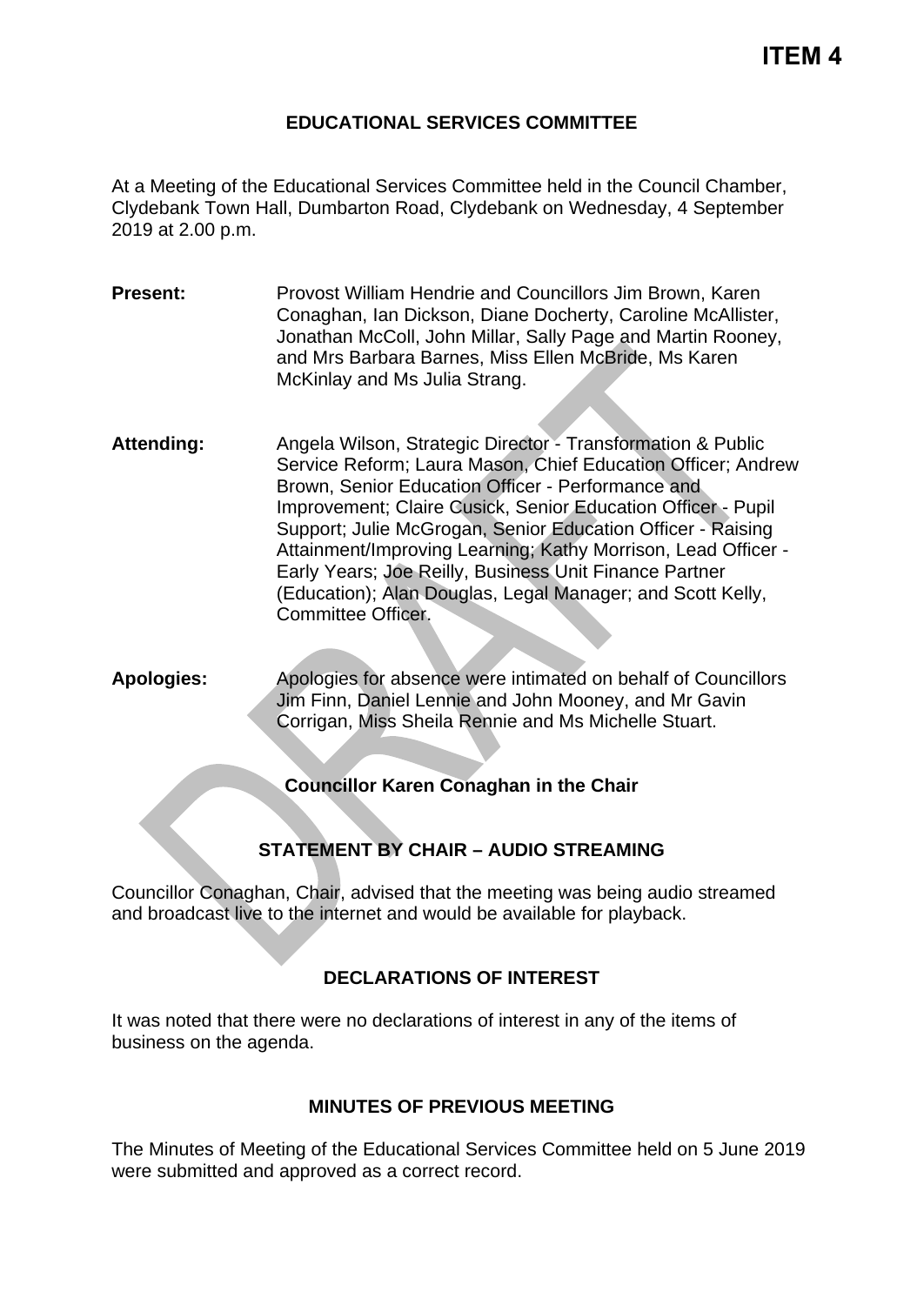# **LOCAL NEGOTIATING COMMITTEE FOR TEACHERS**

The Minutes of Meeting of the Local Negotiating Committee for Teachers held on 18 June 2019 were submitted and all decisions contained therein were approved, subject to the name 'Christopher Lloyd' in the sederunt being amended to 'Campbell Lloyd'.

### **OPEN FORUM**

The Committee noted that no open forum questions had been submitted by members of the public.

### **STRATEGY TO RAISE ATTAINMENT AND ACHIEVEMENT IN WEST DUNBARTONSHIRE – UPDATE**

A report was submitted by the Chief Education Officer providing an update on activity and progress with regard to implementing West Dunbartonshire's Strategy to Raise Attainment and Achievement.

After discussion and having heard the Senior Education Officer - Raising Attainment/Improving Learning and relevant officers in further explanation of the report and in answer to Members' questions, the Committee agreed to note the progress made in the past three months with the Strategy to Raise Attainment and Achievement in West Dunbartonshire.

### **SCOTTISH QUALIFICATIONS AUTHORITY (SQA) EXAMINATION RESULTS 2019**

The Senior Education Officer - Performance and Improvement provided a verbal update in relation to the Scottish Qualifications Authority (SQA) Examination Results 2019. In so doing, he informed the Committee:-

- (a) that 2,117 candidates had been presented for 9,601 qualifications from National 2 to Advanced Higher and that 82% of these presentations had resulted in a passing grade, in comparison to 83% in 2018;
- (b) that compared to last year's results the performance at Advanced Higher and National 5 had improved by 2% and decreased by 2% at Higher;
- (c) that at Higher and National 5, the levels with the highest number of presentations, West Dunbartonshire performed above the national average;
- (d) that all West Dunbartonshire schools offered a broader range of qualifications in the senior phase outwith the National Qualifications, including Skills for Work courses, Group Awards, presentations at Units only, National Progression Awards and Foundation Apprenticeships;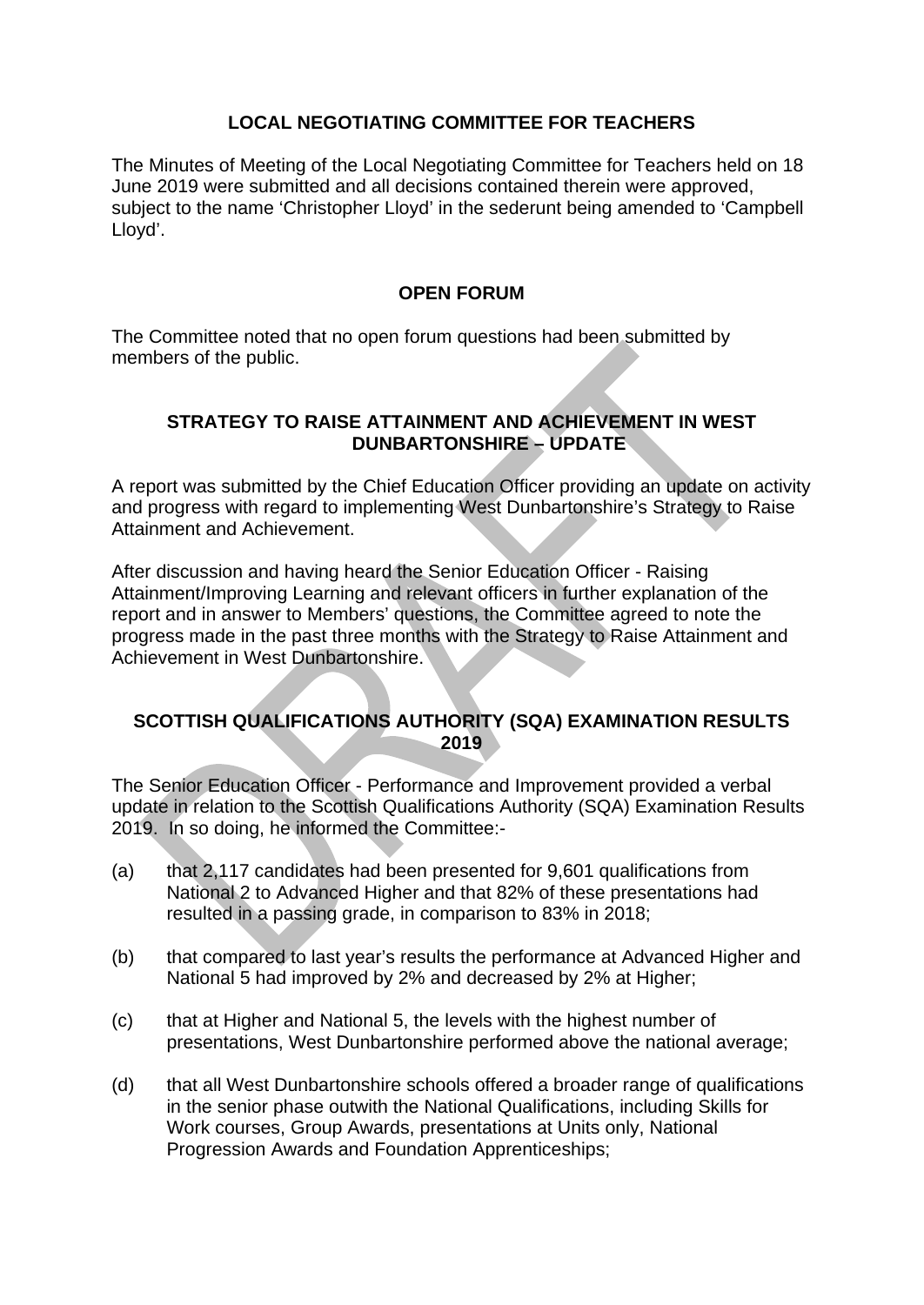- (e) that in 2019, 16 pupils at St Peter the Apostle High School undertook Foundation Apprenticeships, the second highest number from any one school in Scotland;
- (f) that closer links were being developed between schools and employers in delivering qualifications in the senior phase;
- (g) that Insight, the national benchmarking tool for the senior phase, would be updated in late September 2019 with data from the full suite of presentations undertaken in 2019 and that a report would be submitted to the next meeting of the Committee providing a detailed analysis of the performance of each establishment in terms of the four key national measures, namely: (i) performance in literacy and numeracy; (ii) average total tariff; (iii) performance versus deprivation; and (iv) positive destinations; and
- (h) that the report would also show performance across curricular areas and how qualifications gained by school leavers prepares them for future destinations beyond school, giving a more complete picture of attainment the senior phase than by looking solely at the data relating to the National Qualifications.

Following discussion, the Committee agreed to note the position in respect of the examination results.

# **LITERACY AND NUMERACY – BENCHMARKING**

A report was submitted by the Chief Education Officer advising on the performance of literacy and numeracy in West Dunbartonshire at Early Years, P1, P4, P7 and S3.

After discussion and having heard the Senior Education Officer - Raising Attainment/ Improving Learning in further explanation of the report and in answer to Members' questions, the Committee agreed:-

- $(1)$  to note that improvements planned would be implemented as part of the Authority's strategy to raise attainment, improve learning and narrow the poverty related attainment gap; and
- (2) otherwise to note the contents of the report.

# **EARLY YEARS IMPLEMENTATION UPDATE**

A report was submitted by the Chief Education Officer providing an update of the plan for the expansion of Early Learning and Childcare in West Dunbartonshire Council.

After discussion and having heard the Lead Officer - Early Years in further explanation of the report and in answer to Members' questions, the Committee agreed:-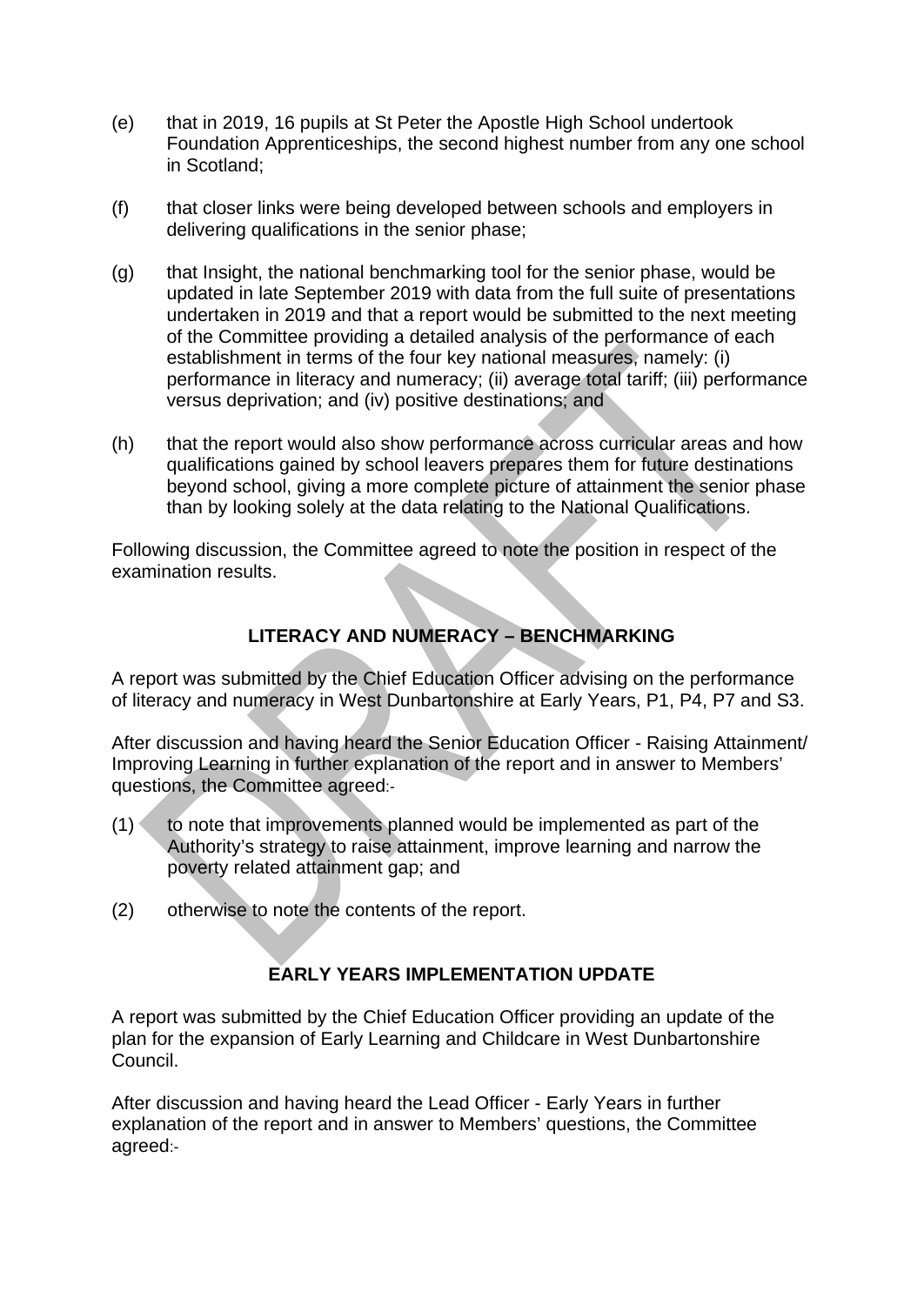- (1) to note the contents of the current phasing of the Early Learning and Childcare Expansion, as detailed in the Appendix to the report; and
- (2) that a further update be provided to the next meeting of the Committee in December 2019.

Note: Councillor Docherty left the meeting during consideration of this item.

### **SUMMER PROGRAMME EVALUATION**

A report was submitted by the Chief Education Officer:-

- (a) providing an update on the impact of plans to reduce holiday hunger across West Dunbartonshire Council (WDC) during Summer 2019; and
- (b) informing and updating on the governance of funding allocations, spend and impact of projects.

After discussion and having heard the Senior Education Officer - Pupil Support in further explanation of the report and in answer to Members' questions, the Committee agreed:-

- (1) to note the progress and impact of authority-wide plans by partners to reduce holiday hunger; and
- (2) to note the ways in which the fund had been administered and governed.

#### **POLICY AND GUIDANCE FOR SUPPORTING LESBIAN, GAY, BI-SEXUAL AND TRANSGENDER PLUS (LGBTi+) PUPILS IN WEST DUNBARTONSHIRE SCHOOLS**

A report was submitted by the Chief Education Officer:-

- (a) informing of the inclusive support practices in West Dunbartonshire schools; and
- (b) informing of the Council's policy and guidance for supporting Lesbian, Gay, Bi-Sexual and Transgender Plus (LGBTi+) pupils in West Dunbartonshire schools, as detailed in Appendix 1 to the report.

After discussion and having heard the Senior Education Officer - Pupil Support in further explanation of the report and in answer to Members' questions, the Committee agreed to note the report and that officers should carry out a full review of LGBT policies when the Scottish Government issues updated guidance and submit a report to a future meeting of the Committee seeking agreement of updated policies.